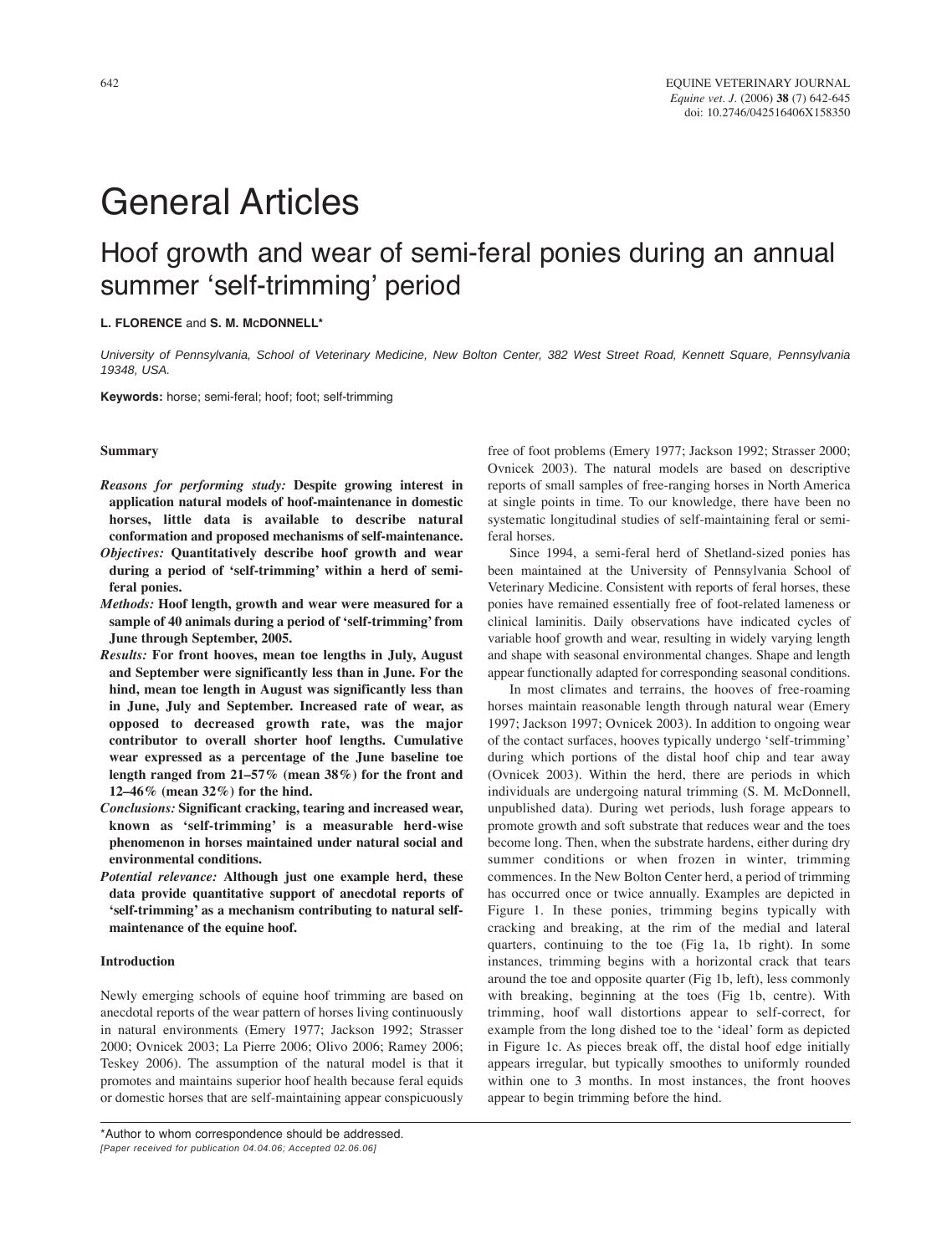

a) Trimming over a 3 month period (mature stallion, right hind).



b) Examples of cracking, tearing and distortions during trimming process.



c) Trimming over a 3 month period (mature mare, left front).



A longitudinal study is currently in progress to describe hoof conformation quantitatively, health, as well as growth and wear patterns of the herd, as one example of a population that is selfmaintaining. One of the objectives is to describe quantitative morphological characteristics every 4 months for a 2-year period. This brief communication describes a substudy within this project in which growth and wear were measured monthly during a period of 'self-trimming'.

#### **Materials and methods**

#### Subjects

The study herd consisted of a semi-feral herd of Shetland-sized ponies, established in 1994 with 13 stallions and 13 mares assembled together at pasture for study of reproductive physiology and behaviour. The population size has been controlled at approximately 50-75 ponies by once annually removing one or more entire harem or bachelor bands. During this study the herd numbered 60 (June) to 65 (August) animals. Forty animals were studied, including 18 stallions and 18 mares (2-18) years of age) as well as 2 male and 2 female juveniles. One stallion was removed from the herd during the study.

The herd is kept relatively undisturbed on approximately 20 hectares of pasture with native grasses, light forest browse and several natural water sources. Supplemental grass hay is provided in deep winter. Animals receive minimum handling necessary for research sampling and measures. Positive reinforcement is used to gain and maintain compliance with necessary handling.

TABLE 1: Summary of front and hind hoof growth, wear and resulting length over a period of observed trimming

|                                                                                  | Toe length<br>$mm$ (s.e.) | Average<br>daily growth<br>$mm$ (s.e.) | Average<br>daily wear<br>$mm$ (s.e.) | Cumulative wear<br>as % of June<br>toe length<br>mean (range) |
|----------------------------------------------------------------------------------|---------------------------|----------------------------------------|--------------------------------------|---------------------------------------------------------------|
| <b>FRONT HOOF</b><br>June 22-24                                                  |                           |                                        |                                      |                                                               |
| $(n = 40)$<br>July 14-15<br>$(n = 39)$<br>August 10<br>$(n = 39)$<br>September 1 | 70.6 $(1.2)^A$            |                                        |                                      |                                                               |
|                                                                                  | 67.1 $(1.2)^B$            | $0.34~(0.02)^A$                        | $0.52(0.04)^A$                       | $15% (0-33)$                                                  |
|                                                                                  | 65.1 $(1.2)^{B}$          | $0.35(0.02)^A$                         | $0.41 (0.03)^A$                      | $31\% (0 - 47)$                                               |
| $(n = 39)$                                                                       | 67.3 $(1.1)^{B}$          | $0.33(0.02)^A$                         | $0.24~(0.03)^{B}$                    | 38% (21-57)                                                   |
| <b>HIND HOOF</b><br>June 22-24                                                   |                           |                                        |                                      |                                                               |
| $(n = 40)$<br>July 14-15                                                         | 68.8 $(1.1)^A$            |                                        |                                      |                                                               |
| $(n = 39)$<br>August 10                                                          | 68.0 $(1.2)^A$            | $0.31(0.02)^{AB}$                      | $0.36(0.04)^A$                       | $11\% (0 - 38)$                                               |
| $(n = 39)$<br>September 1                                                        | 67.4 $(1.1)^8$            | $0.36(0.02)^A$                         | $0.35(0.03)^A$                       | 24% (7-42)                                                    |
| $(n = 39)$                                                                       | 69.2 (1.2) <sup>A</sup>   | $0.29(0.02)^{B}$                       | $0.22~(0.27)^{B}$                    | 32% (12-46)                                                   |

Within columns, entries not sharing common superscripts differ significantly  $(P<0.05)$ 

#### Hoof measurements

Hoof measurements were obtained over a 3 month summer period of trimming coincident with a hardening substrate during July, August and September (1.52 mm mean daily rainfall and mean daily average windspeed of 3.4 m/sec) following a long wet spring with predominantly soft substrate (2.54 mm mean daily rainfall with mean daily average windspeed of 4.2 m/sec for the preceding 3 months) (The Pennsylvania State Climatologist on-line database, http://pasc.met.psu.edu/cgi-bin/daily.cgi). Hoof measurements for our multi-year study had been taken on June 22-24, 2005. To enable estimation of hoof growth and wear over time, a mark (0.5 cm long x 1 mm deep x 1 mm wide groove) was drilled (cordless hand drill)<sup>1</sup> at that time on the dorsal midline, 1 cm distal and parallel to the coronary band of the left front and left hind hoof of each subject. Three days after these June measurements, new cracking and tearing was observed in several ponies, suggesting the onset of a trimming period for the herd. To describe hoof growth, wear and toe length over this trimming period, toe measurements were repeated at approximately 3-week intervals until the trimming appeared completed for most of the herd. This resulted in 4 sets of measures: June 22–24 (3 days before trimming became apparent), 14th-15th July, 10th August and 1st September. Additional measurements were done monthly for the remainder of 2005 (28th-29th September, 3rd November and 2nd December).

At each occasion, for each left front and left hind hoof, a digital electronic calliper was used to measure the distances along the dorsal midline of the hoof (1) from the coronary band to the mark and (2) from the mark to the distal edge. All measurements and observations on all occasions were done by one technician (L.F.). Intra-observer reliabilities for these 2 measurements under field conditions with these subjects are excellent (5 subjects, 3 replicates per subject, Pearson r > 0.93 for coronary band to mark and >0.99 for mark to toe). On 22nd-24th June and 28th-29th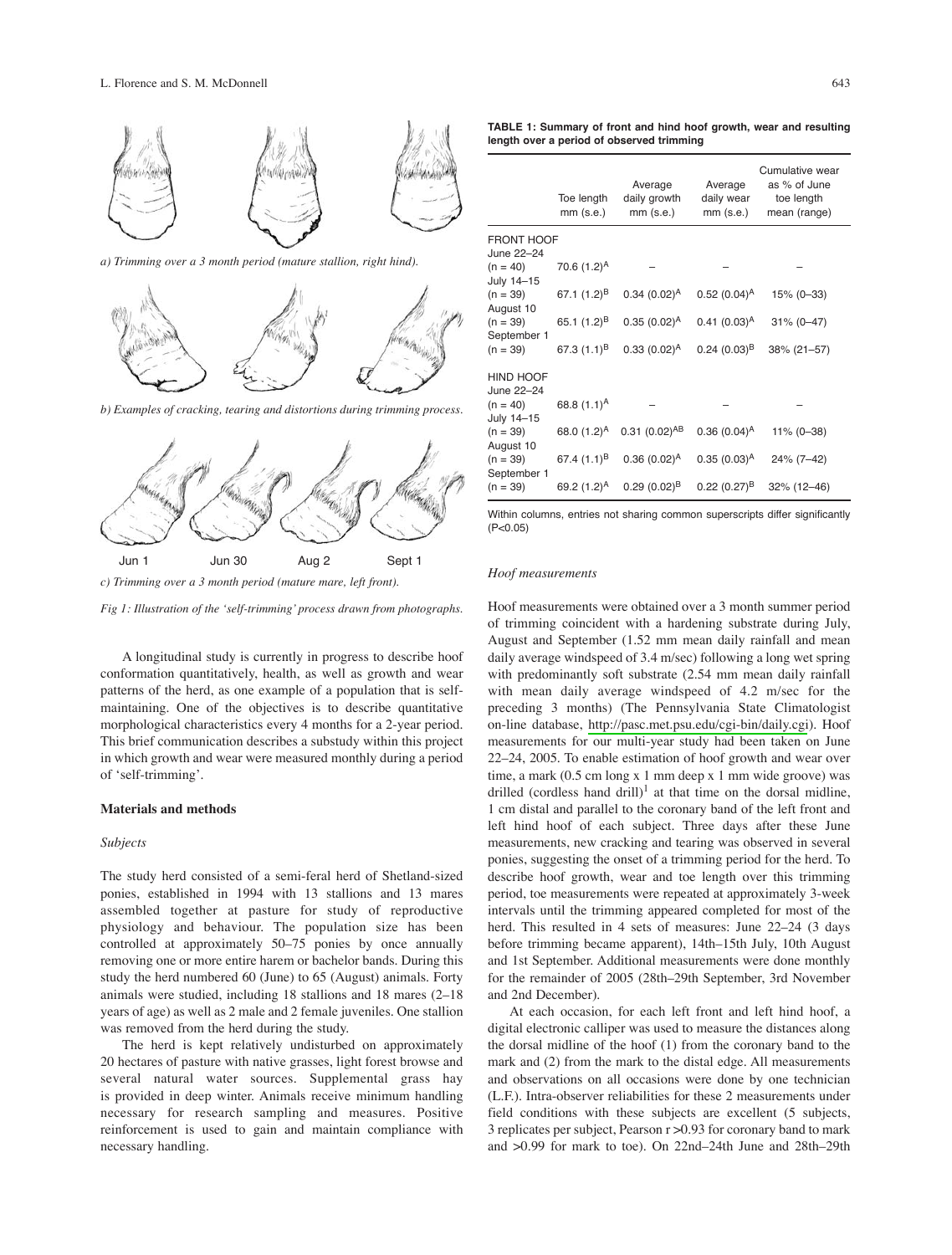September any coronary band distortions as well as medial, lateral

Fig 2: Front and hind mean  $\pm$  s.e. toe length (mm) for 36 ponies age

### or toe wall distortions were recorded.

#### **Statistics**

 $\geq$ 2 years over a 6 month period.

Statistix Version  $8^2$  was used for data summary and analysis. For each occasion, average daily growth and average daily wear since the previous measure, cumulative wear since the June baseline, and toe lengths were calculated for front and for hind. For each measure, differences among intervals as well as between front and hind hooves were evaluated using repeated measurements ANOVA.

#### **Results**

#### **Measurements**

Toe length, average daily growth, average daily wear and cumulative wear as a percentage of June toe length for front and hind hooves for each measurement interval are summarised in Table 1.

Toe length: Mean toe lengths in July, August and September were significantly  $(P<0.05)$  less than in June for front hooves; and in hind hooves, length in August was significantly (P<0.05) less than in June, July and September. For 39 ponies measured on all 4 occasions during the 11-week period of trimming, for the front hoof 3 ponies had their shortest toe length in June; 13 in July, 18 in August and 5 in September. For the hind hoof, 8 ponies had their shortest toe length in June; 13 in July; 11 in August and 7 in September. Mean toe lengths for only the 36 mature animals over the 11-week period of trimming as well as for 3 subsequent monthly measurements are shown in Figure 2. Over the 6 month period, both for front and hind hooves, mean toe length was shortest in August.

Growth: For the front hooves, mean daily growth was similar for each interval (repeated measurements ANOVA, P>0.10). For the hind hooves, mean daily growth for the July to August interval was significantly greater than for the August to September interval (repeated measurements ANOVA, P<0.05).

Considering the entire 11 week period of the study, daily growth rates ranged  $0.25-0.49$  mm mean  $0.34$  mm (s.e.  $0.01$ ) for the front and  $0.17-0.41$  with a mean of  $0.32$  mm (s.e.  $0.01$ ) for the hind. The difference between front and hind growth rate was significant (dependent  $t$  test, 37 df, P<0.05).

Wear: For both front and hind feet, mean daily wear was greater for June to July and July to August intervals than for August to September. Cumulative wear over the entire 11 week study, expressed as a percentage of the June baseline toe length ranged  $21-57\%$  (mean 38%) for the front and 12–46% (32%) for the hind.

#### **Distortions**

At the June examination, when hooves were long, 35 of the 40 ponies had one or more hoof wall distortions (quarter flares or toe dishes; Butler 1997; Fig 1b). When examined at the end of September, for 13 of those 35 individuals, those distortions were no longer evident. For the hind hoof, 26 individuals that had one or more distortions in June, 15 no longer had evidence of those distortions in September. No coronary band distortions were evident.

#### **Discussion**

These data describe quantitatively hoof length, growth and trimming of a semi-feral herd of ponies over a period of 'selftrimming'. Over a period of 11 weeks during summer with dry hard substrate, a considerable portion (with an individual maximum of  $57\%$ ) of the starting hoof length was worn or trimmed away. Over this period, increased wear, as opposed to decreased growth, was the major contributor to overall shorter hoof lengths. Consistent with our previous observations (S. McDonnell, unpublished data 1995-2004), these data indicate that trimming of the front hooves preceded the hind.

'Self-trimming' of the hoof includes cracking and tearing of significant portions of the distal hoof followed by wearing that eventually results in a uniformly shorter toe length. In domestic horses, cracks and tears are generally perceived as undesirable. In this herd, cracks and tears are mostly limited to these periods of active 'self-trimming'. Depending upon the weather-influenced character of the substrate, there is a variable period during which hoof edges appear ragged after tearing, but the toes invariably smooth out to a uniformly rounded edge. Hoof wall distortions are also considered undesirable in domestic horses, possibly reflecting underlying disease or suggesting impending lameness and requiring correction (Balch 1995). In this herd, mild to severe hoof wall distortions occur as the hooves become longer but, as observed in this study, typically self-correct over fairly brief periods of wear and trimming. In its 12 year history, the herd has been completely free of foot problems or lameness. Obviously, differences in the environment, including locomotion and substrates, contribute to this difference between domestic and semi-feral animals.

Based on subjective observations, Ovnicek (2003) commented that in self-maintaining pastured or wild horses the 'self-trimming' process maintains the distal phalanx in a parallel